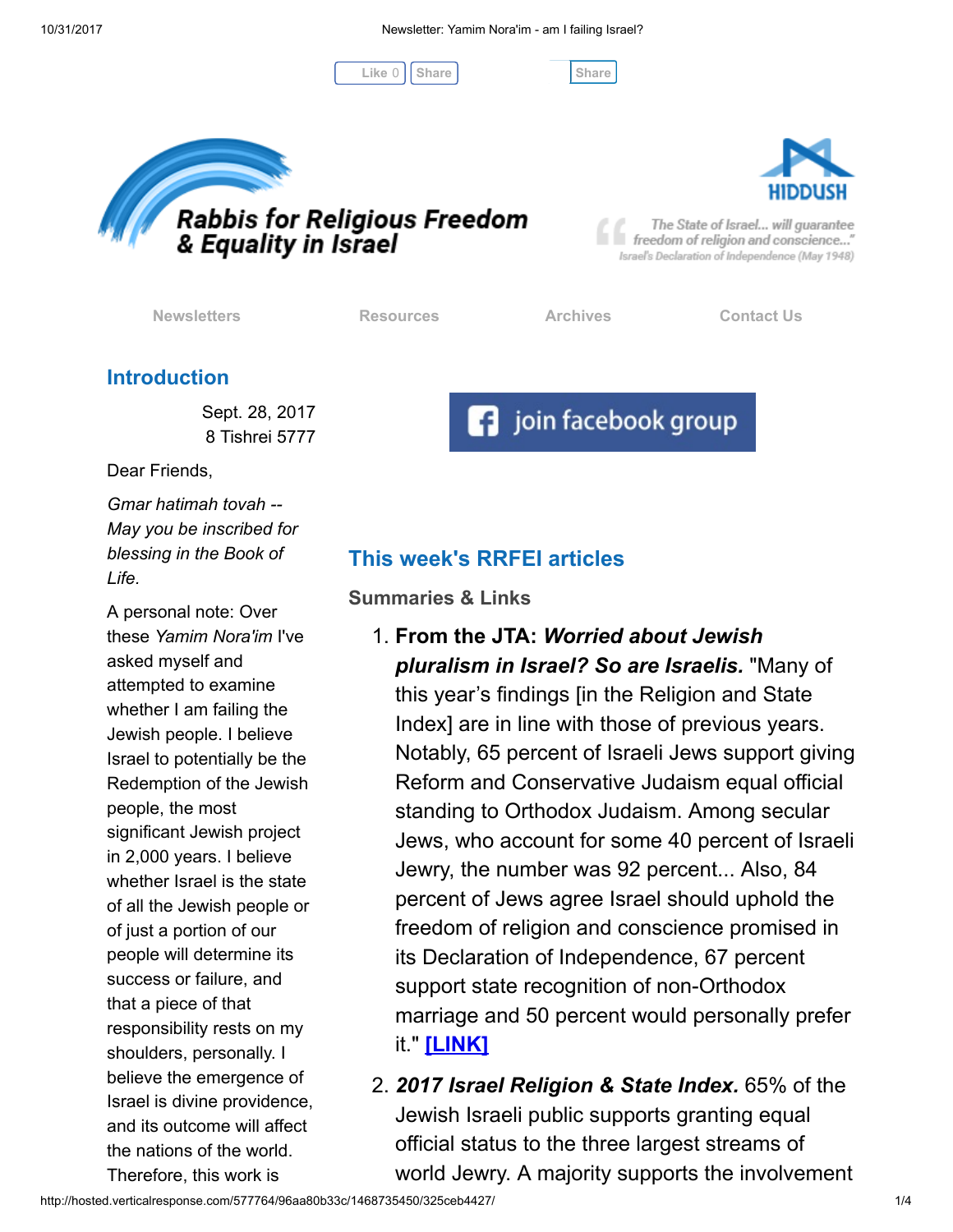both essential and holy. Thank you for allowing me to walk with you in this sacred work.

We present two highly significant developments this week:

### Item #3 is Vision Statement: Israel as A Jewish and Democratic

State. Please read, add your name if you have not signed, and distribute to your people. Consider, please, sharing it with your people. Many members of my congregation found their own vision expressed in it, and signed.

#### Second: The 2017 Religion and State Index:

which makes clear that Israelis' vision, by and large, matches the work of Hiddush and RRFEI, for a pluralistic, democratic and Jewish Israel.

I am going to be chutzpadik and close with one thing I said to my congregation at Rosh Hashanah:

"I want you to change your vision. I want you to stop being a Herzl Zionist who supports a political state in which you do not live, and start being an Ahad Ha'am Zionist, who shares in renewing the Jewish people. We are a worldwide people, no matter where we live. Our history and destiny are the history of Diaspora Jewry in promoting freedom of religion and equality in Israel. 65% of the Jewish Israeli public believes that the Nation-State Bill should anchor the guarantee of freedom of religion and conscience in law. [\[LINK\]](http://cts.vresp.com/c/?FreedomofReligionfor/96aa80b33c/325ceb4427/f1a211c14f)

- Freedom of marriage for all: 67% of Israeli Jews support Israel's recognition of all forms of marriage. 50% would prefer non-Orthodox marriages for themselves or their children, outside the auspices of the Chief Rabbinate.
- Kashrut certification outside the auspices of the Chief Rabbinate: 80% support the opening of the kashrut certification market to competition, with the State serving as supervisor, and doing away with the Chief Rabbinate's monopoly.
- Free movement on Shabbat: 73% support the operation of public transportation on the Sabbath, in full or on a partial basis.
- Service should be mandatory: 83% believe that all yeshiva students should be required to serve in military or perform national service.
- Less for yeshivas: After the government's yeshiva budget reached an all-time, historic high, 80% think it should be canceled or drastically cut.
- Core Curriculum: 82% believe that ultra-Orthodox schools should be obligated to teach core curricular studies. 72% believe that the way to enforce this is by denying funding to those that refuse to comply.
- $\circ$  A place for women too: 79% support that the Parties' Law should be amended to require all parties to include women in realistic positions on their lists of Knesset candidates. This is an increase of 28% in support from last year.
- 3. Vision Statement: Israel as a Jewish and **Democratic State.** Written by Rabbis Marc Angel and Uri Regev, scores of colleagues have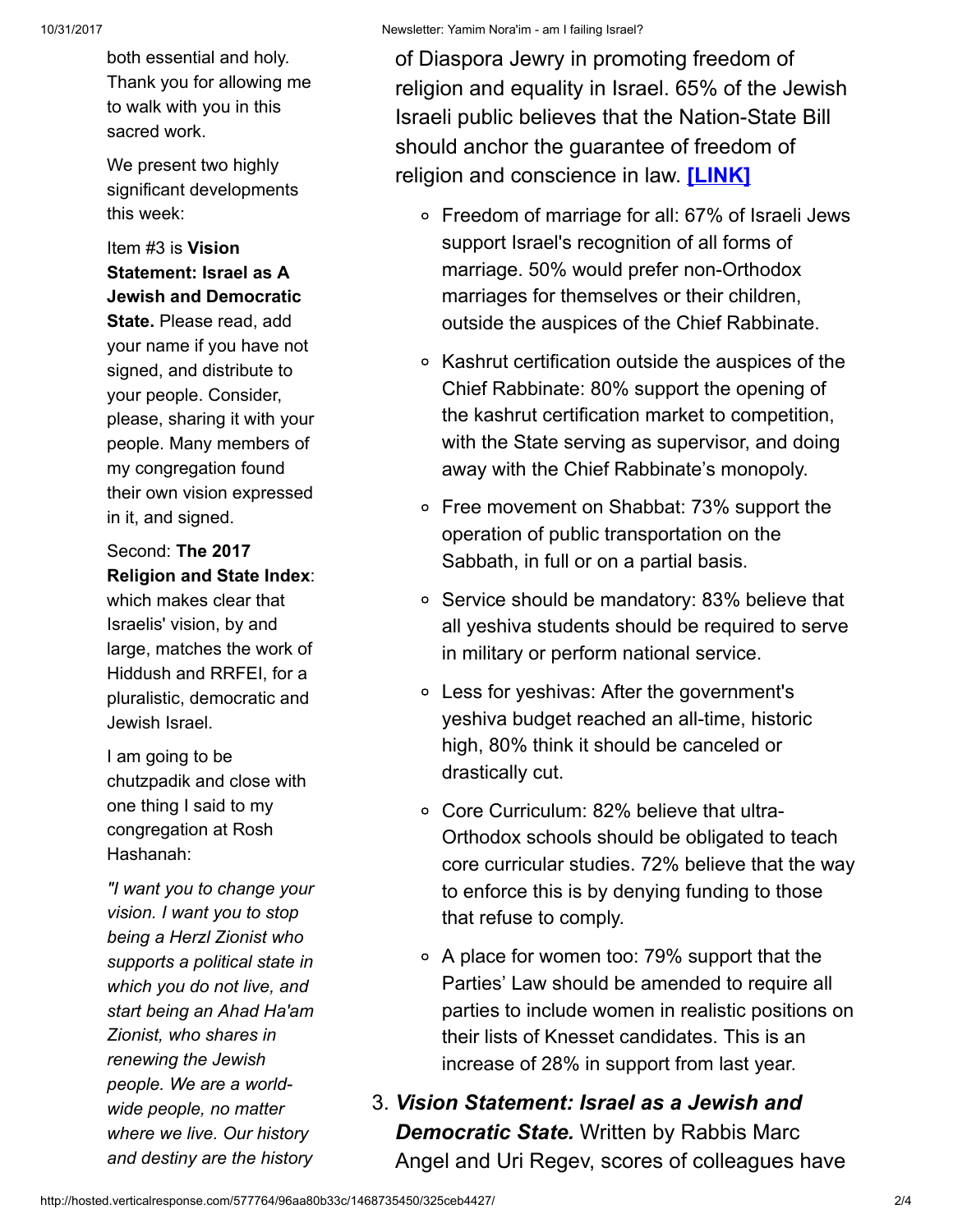and destiny of the Jewish people, just like Israelis. Our lives are inextricably linked."

May we be a blessing to the Jewish people in the coming year.

We look forward to hearing from you at: organizers@rrfei.org and on our **FB** group.

Kol tuv,

Mark

Rabbi Mark H. Levin RRFEI Editor

[facebook](http://cts.vresp.com/c/?FreedomofReligionfor/96aa80b33c/325ceb4427/3599dfc909) [email](mailto:organizers@rrfei.org)

# Contact us

email: [organizers@rrfei.org](mailto:organizers@rrfei.org) Phone (US): [646-334-5636](http://cts.vresp.com/c/?FreedomofReligionfor/96aa80b33c/325ceb4427/1d854bf5ea) Phone (Isr): [054-779-1179](http://cts.vresp.com/c/?FreedomofReligionfor/96aa80b33c/325ceb4427/1e28205c16)

# Not yet a member?

[Please register here »](http://cts.vresp.com/c/?FreedomofReligionfor/96aa80b33c/325ceb4427/d7dc75ddd5)

signed this strong support for equality among the Jewish streams and a Jewish and Democratic Israel. PLEASE SIGN AND DISTRIBUTE TO YOUR PEOPLE. [\[LINK\]](http://cts.vresp.com/c/?FreedomofReligionfor/96aa80b33c/325ceb4427/ffacb68273)

Mark's personal note: My RH sermon addressed the importance of Israel, and many in the congregation signed the statement as a result. If you would like to see the sermon, please send me a note at markhowardlevin@gmail.com. It's the most convincing sermon I have given about Israel in 4 decades, and had the best results.I will be placing it on my personal blog: www.markhlevin.com, after Y"K.

4. Haaretz: Bernie Sanders, Jewish Senate Colleagues Blast Netanyahu for Blocking Equality Among Israeli Jews. On Thursday, a day after the letter was sent to the Israeli Embassy in Washington, the State Prosecutor's Office notified the Supreme Court that Netanyahu did not intend to reconsider the decision to suspend the Western Wall deal. This notification came in response to a request by the court that the government reconsider its actions in light of a petition by the Reform and Conservative movements, as well as the feminist prayer group Women of the Wall. [\[LINK\]](http://cts.vresp.com/c/?FreedomofReligionfor/96aa80b33c/325ceb4427/7179a7e6dd)

### **Resources**

- [Vision of Hiddush and Rabbis for Religious Freedom](http://cts.vresp.com/c/?FreedomofReligionfor/96aa80b33c/325ceb4427/26c469d0f1)
- [Hiddush resources](http://cts.vresp.com/c/?FreedomofReligionfor/96aa80b33c/325ceb4427/ee2fcc485e)
- [Courts religious & secular](http://cts.vresp.com/c/?FreedomofReligionfor/96aa80b33c/325ceb4427/33db8463ae)
- [Conversion](http://cts.vresp.com/c/?FreedomofReligionfor/96aa80b33c/325ceb4427/2ce3a73f95)
- [Death & burial ancient & now](http://cts.vresp.com/c/?FreedomofReligionfor/96aa80b33c/325ceb4427/3149e62231)
- [Diaspora-Israel](http://cts.vresp.com/c/?FreedomofReligionfor/96aa80b33c/325ceb4427/b8a2dc33a0)